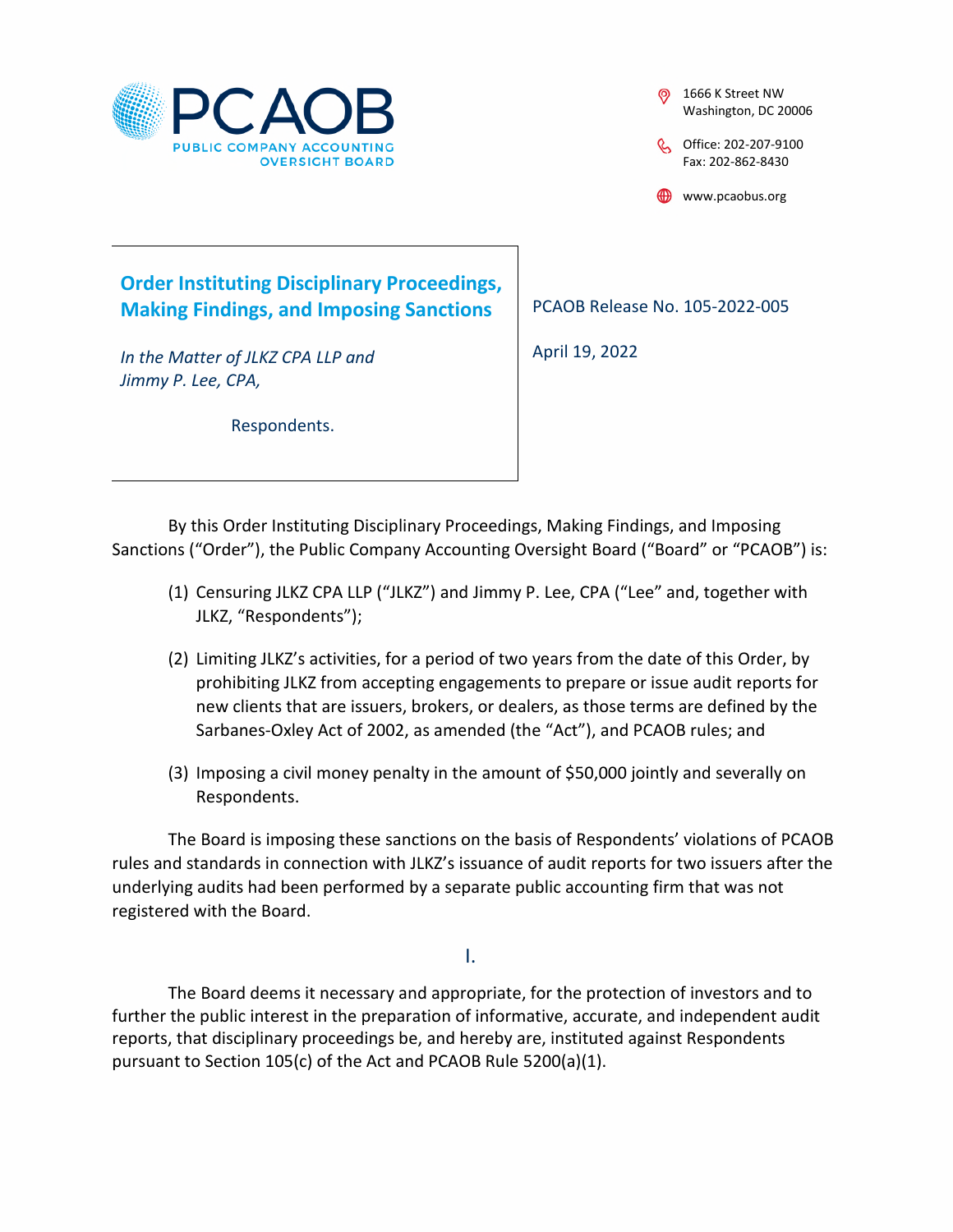II.

In anticipation of the institution of these proceedings, and pursuant to PCAOB Rule 5205, Respondents have each submitted an Offer of Settlement (collectively, the "Offers") that the Board has determined to accept. Solely for purposes of these proceedings and any other proceedings brought by or on behalf of the Board, or to which the Board is a party, and without admitting or denying the findings herein, except as to the Board's jurisdiction over Respondents and the subject matter of these proceedings, which are admitted, Respondents each consent to the entry of this Order as set forth below.<sup>1</sup>

III.

On the basis of Respondents' Offers, the Board finds<sup>2</sup> that:

### **A. Respondents**

1. **JLKZ CPA LLP** is a partnership organized under the laws of the state of New York and headquartered in Flushing, New York. The firm registered with the Board, pursuant to Section 102 of the Act and PCAOB rules, on November 28, 2018.

2. **Jimmy P. Lee, CPA** is a certified public accountant registered with the New York State Education Department (License No. 110032). Lee is the managing partner of JLKZ and an associated person of a registered public accounting firm, as that term is defined in Section  $2(a)(9)$  of the Act and PCAOB Rule  $1001(p)(i)$ .

## **B. Other Relevant Entities**

3. SBA Stone Forest CPA Co., Ltd. ("Stone Forest") is a limited liability corporation headquartered in Shanghai, China. Stone Forest is a public accounting firm, as that term is defined in Section 2(a)(11) of the Act and PCAOB Rule 1001(p)(iii). Stone Forest is not now, and never has been, registered with the Board.

<sup>&</sup>lt;sup>1</sup> The findings herein are made pursuant to Respondents' Offers and are not binding on any other person or entity in this or any other proceeding.

<sup>&</sup>lt;sup>2</sup> The Board finds that Respondents' conduct described in this Order meets the conditions set out in Section 105(c)(5) of the Act, 15 U.S.C. § 7215(c)(5), which provides that certain sanctions may be imposed in the event of: (1) intentional or knowing conduct, including reckless conduct, that results in a violation of the applicable statutory, regulatory, or professional standard; or (2) repeated instances of negligent conduct, each resulting in a violation of the applicable statutory, regulatory, or professional standard.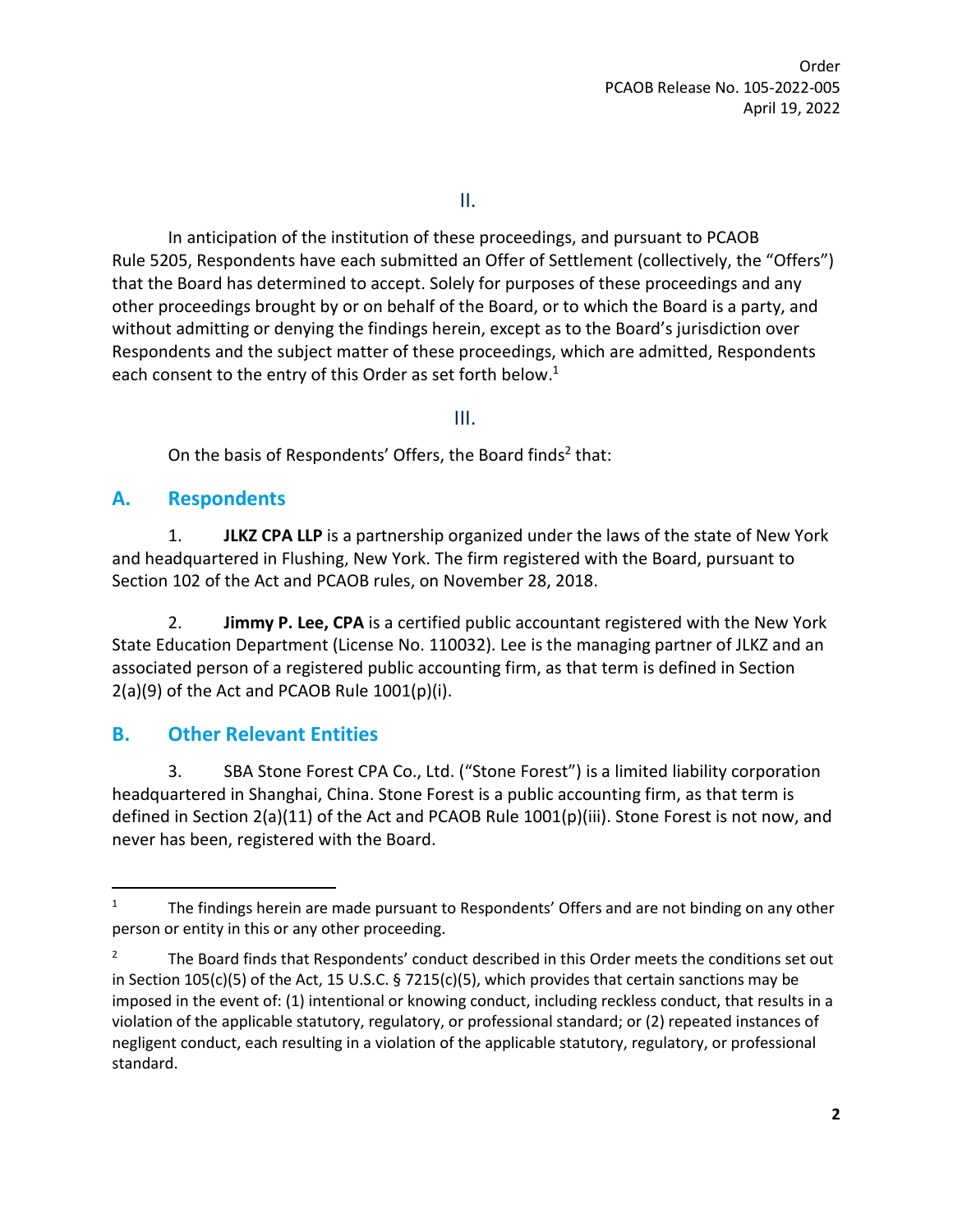4. Issuer A was, at all relevant times, a Cayman Islands corporation headquartered in Huli District, Xiamen, China. It was, at all relevant times, an issuer as that term is defined by Section 2(a)(7) of the Act and PCAOB Rule 1001(i)(iii).

5. Issuer B was, at all relevant times, a Cayman Islands corporation headquartered in Flushing, New York. It was, at all relevant times, an issuer as that term is defined by Section 2(a)(7) of the Act and PCAOB Rule 1001(i)(iii).

## **C. Summary**

6. This case concerns Respondents' conduct in allowing audit reports to be issued by JLKZ after the underlying audits had been conducted by an unregistered public accounting firm.

7. Specifically, JLKZ entered into an arrangement with Stone Forest contemplating that Stone Forest personnel would act as the engagement partner and engagement quality review ("EQR") partner for certain issuer audits, and that Stone Forest would receive the majority of the audit fees for such audits.

8. The 2019 audits of Issuer A and Issuer B were conducted under that arrangement: Stone Forest personnel served as the engagement partner, EQR partner, and audit staff. JLKZ's involvement in these audits was limited to a review of certain work papers, primarily to check that they used JLKZ templates, and a draft of the financial statements by Lee near the end of the audit. Lee nonetheless agreed to the issuance of audit reports for Issuer A and Issuer B by JLKZ.

9. By issuing audit reports where it had not conducted the underlying audits, JLKZ violated AS 3101, *The Auditor's Report on an Audit of Financial Statements When the Auditor Expresses an Unqualified Opinion*. By taking or omitting to take actions knowing, or recklessly not knowing, that his acts and omissions would directly and substantially contribute to the Firm's AS 3101 violations, Lee violated PCAOB Rule 3502, *Responsibility Not to Knowingly or Recklessly Contribute to Violations*.

# **D. Background**

10. On or about February 1, 2019, Stone Forest submitted a registration application to the Board. On February 26, 2019, the Board requested that Stone Forest provide certain additional information. To date, Stone Forest has not responded to the Board's information request and is not registered with the Board.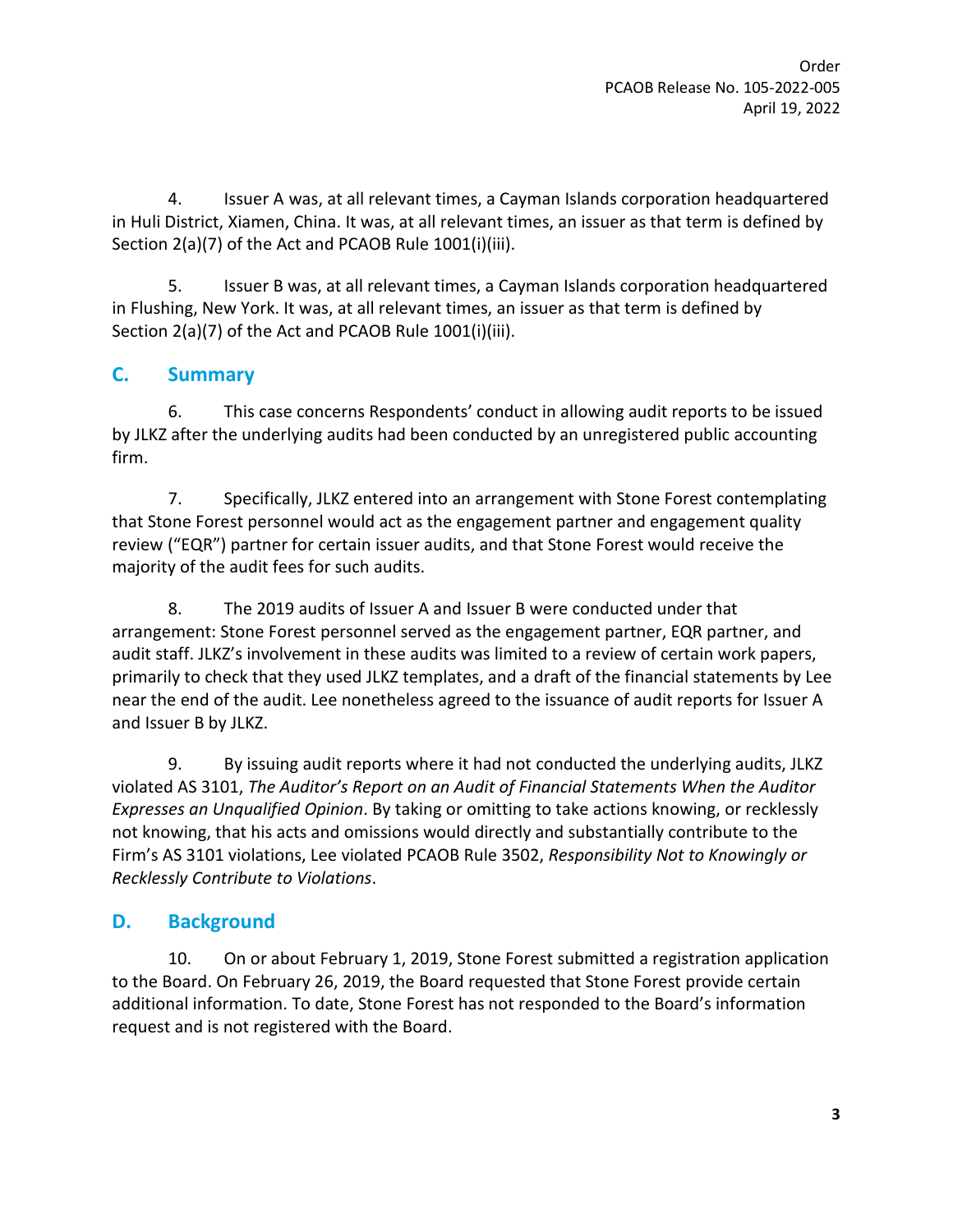11. On June 29, 2019, Stone Forest entered into a "Collaborative Professional Service Agreement" with JLKZ providing that, "[a]t each Party's sole discretion, a Party may periodically seek to engage the other Party to perform services (the 'Services') on projects (each a 'Project')." The Collaborative Professional Service Agreement was signed by Lee on behalf of JLKZ and by a director of Stone Forest ("Stone Forest Director") on behalf of Stone Forest.

12. The same day, the Stone Forest Director also entered into an agreement between himself and JLKZ. The agreement stated that the Stone Forest Director's relationship to JLKZ was "that of an independent contractor" and that "[n]othing in this agreement shall be construed to form an employer-employee relationship." The agreement further provided that "[e]ach party has no authority, right, or ability to bind or commit each other Party in any way."

13. Two weeks later, on July 11, 2019, a partner in Stone Forest ("Stone Forest Partner") likewise entered into an agreement with JLKZ, the terms of which were substantially the same as those of the Stone Forest Director's agreement with JLKZ. Lee signed both agreements on behalf of JLKZ.

14. On June 28, 2020, Stone Forest entered into an "Alliance and Joint Marketing Agreement" with JLKZ, which stated that the two firms would "enter[] into an alliance with each other . . . for the purposes of soliciting clients and prospects for both [Stone Forest] and JLKZ." Lee and the Stone Forest Partner signed this agreement on behalf of JLKZ and Stone Forest, respectively.

15. The Alliance and Joint Marketing Agreement provided that for PCAOB audit engagements "where [Stone Forest's] partner(s) shall be the engagement partner and engagement quality reviewer for the Engagements . . . [Stone Forest] shall retain 80% of the Client Fees" and "JLKZ must be the technical quality and/or firm quality control reviewer for the Engagements and [Stone Forest] shall pay to JLKZ 20% of the Client Fees."

16. The Alliance and Joint Marketing Agreement between JLKZ and Stone Forest further provided that "[e]ach party will be solely responsible to the client for their respective services rendered to the client. Delivery of services and invoicing will be processed independently and the parties covenant that to the extent practicable, to co-ordinate the delivery and completion of services."

17. The 2019 audits of Issuer A and Issuer B were performed pursuant to the above arrangement among JLKZ and Stone Forest, the Stone Forest Director, and the Stone Forest Partner.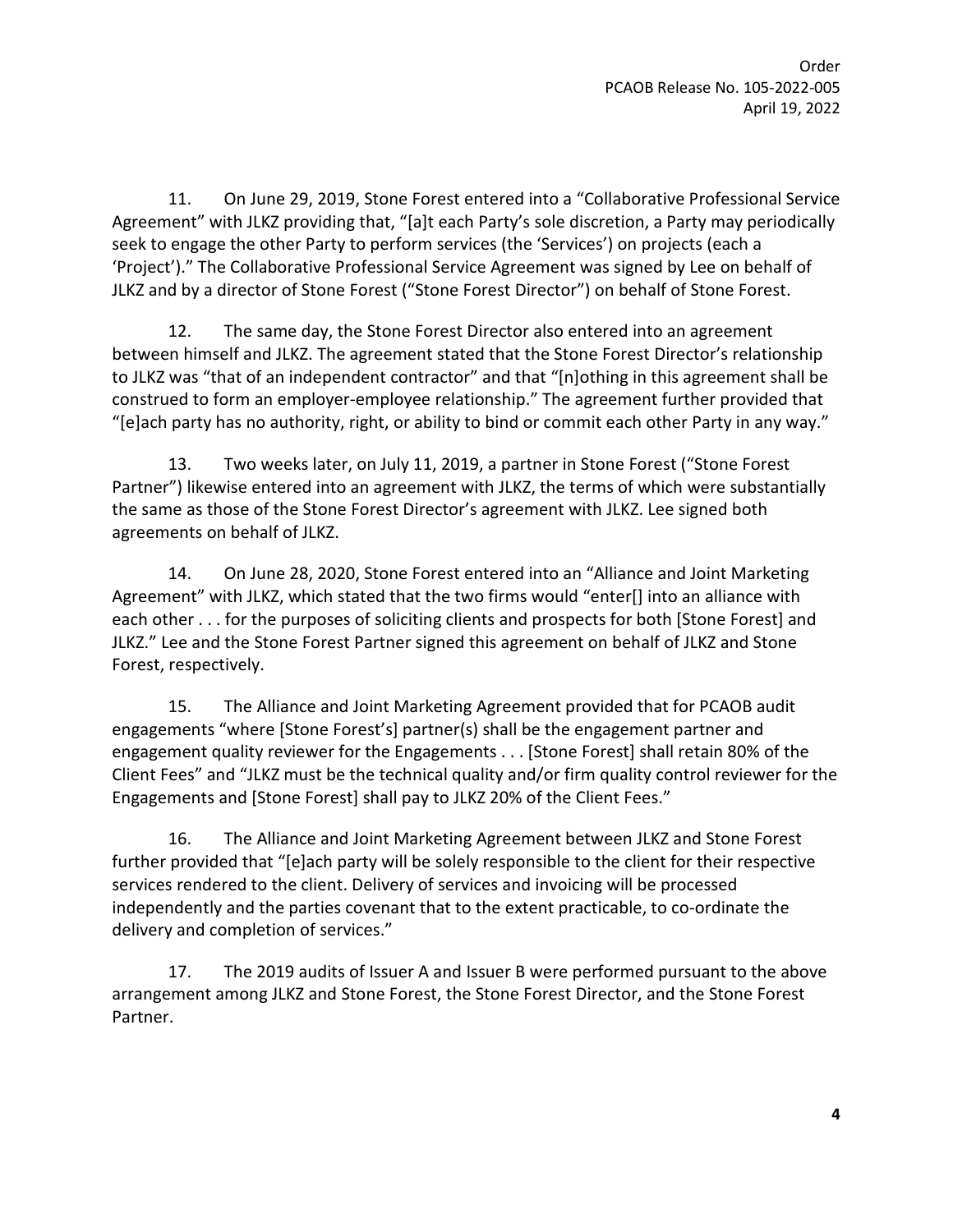### **E. Respondents Violated PCAOB Rules and Standards**

18. In connection with the preparation or issuance of an audit report, PCAOB rules require that a registered public accounting firm and its associated persons comply with the Board's auditing and related professional practice standards.<sup>3</sup>

### **i. JLKZ Issued Audit Reports for Issuer A and Issuer B Without Conducting an Audit in Accordance with PCAOB Standards**

19. PCAOB standards provide that "[t]he auditor is in a position to express an unqualified opinion on the financial statements when the auditor conducted an audit in accordance with the standards of the Public Company Accounting Oversight Board ('PCAOB') and concludes that the financial statements, taken as a whole, are presented fairly, in all material respects, in conformity with the applicable financial reporting framework."<sup>4</sup>

20. Stone Forest's personnel planned, performed, and supervised the audits of Issuer A's and Issuer B's 2019 financial statements as of December 31, 2019. Despite Stone Forest's performance of the underlying audits, JLKZ issued an audit report on Issuer A's and Issuer B's 2019 financial statements.

21. Because Stone Forest, not JLKZ, performed the underlying audits, JLKZ was not in a position to express an opinion on Issuer A's or Issuer B's 2019 financial statements.<sup>5</sup> In doing so, JLKZ violated AS 3101.

a. The 2019 Audit of Issuer A

22. The Stone Forest Director obtained the 2019 Issuer A audit engagement after Issuer A's audit committee chairman, who had previously worked with the Stone Forest

<sup>3</sup> PCAOB Rule 3100, *Compliance with Auditing and Related Professional Practice Standards*; PCAOB Rule 3200, *Auditing Standards*.

<sup>4</sup> AS 3101.02.

<sup>5</sup> *See id.*; *see also Auditor Considerations Regarding Using the Work of Other Auditors and Engaging Assistants from Outside the Firm*, Staff Audit Practice Alert No. 6, at 7 (July 12, 2010) (describing how PCAOB inspectors identified inspection findings where "the level of [a] firm's involvement in the audit work performed by [another firm] was not sufficient for the firm to assert that an audit had been performed by the firm and that the audit provided a reasonable basis for the firm to have an opinion on the financial statements").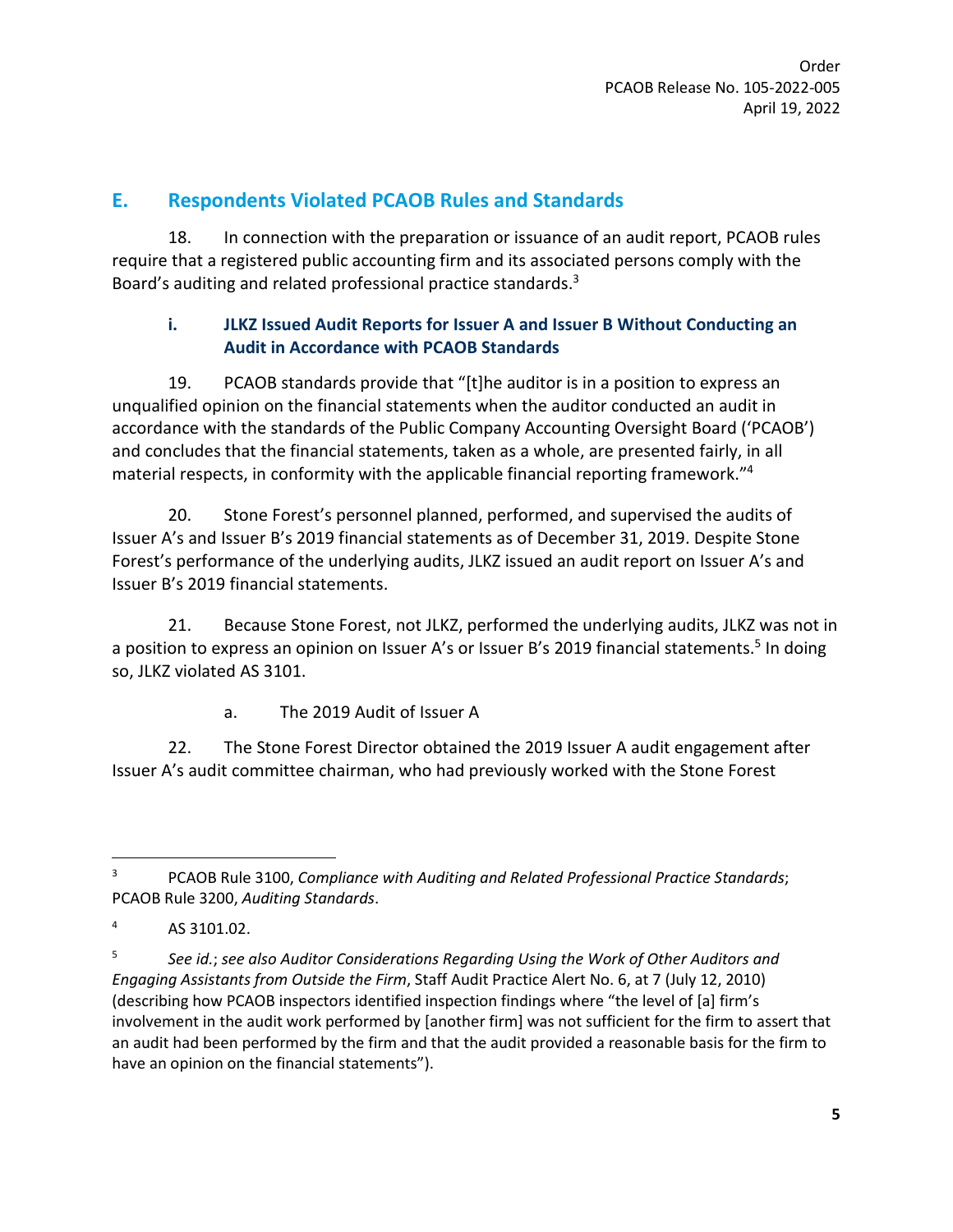Director at an unrelated entity, approached the Stone Forest Director about the audit engagement opportunity.

23. The Stone Forest Director served as the engagement partner, and the Stone Forest Partner served as the EQR partner, for the Issuer A audit. As engagement partner, the Stone Forest Director supervised the planning and performance of the audit procedures and authorized the issuance of the audit report.

24. Stone Forest personnel acted as the audit staff for the Issuer A audit and performed the audit procedures.

25. Stone Forest billed the audit fees directly to, and was paid by, Issuer A.

26. Accordingly, Stone Forest and its personnel obtained, supervised, performed, and billed the client for the 2019 Issuer A audit engagement.

27. Near the end of the audit, and before the audit report was issued under JLKZ's name, Lee reviewed certain work papers, primarily to check that they used JLKZ templates, and a draft of the financial statements. He drafted a memorandum documenting certain questions he had in connection with his review.

28. Lee considered that the purpose of his review was to gain assurance that the Issuer A audit had been conducted in a manner that was consistent with JLKZ's quality control policies and procedures.

29. Lee's review was insufficient for JLKZ to conclude that it had performed the audit or to provide a reasonable basis for the firm to issue an opinion on the financial statements.<sup>6</sup>

30. Nonetheless, on May 11, 2020, JLKZ issued an audit report expressing an unqualified opinion on Issuer A's 2019 financial statements. Issuer A filed JLKZ's audit report with the Commission.

31. Because Stone Forest, not JLKZ, performed the 2019 Issuer A audit, JLKZ did not conduct an audit in accordance with the standards of the PCAOB.<sup>7</sup> By expressing an unqualified

<sup>6</sup> *See* AS 3101.02; *see also Auditor Considerations Regarding Using the Work of Other Auditors and Engaging Assistants from Outside the Firm*, Staff Audit Practice Alert No. 6, at 7.

<sup>7</sup> *See* AS 3101.02.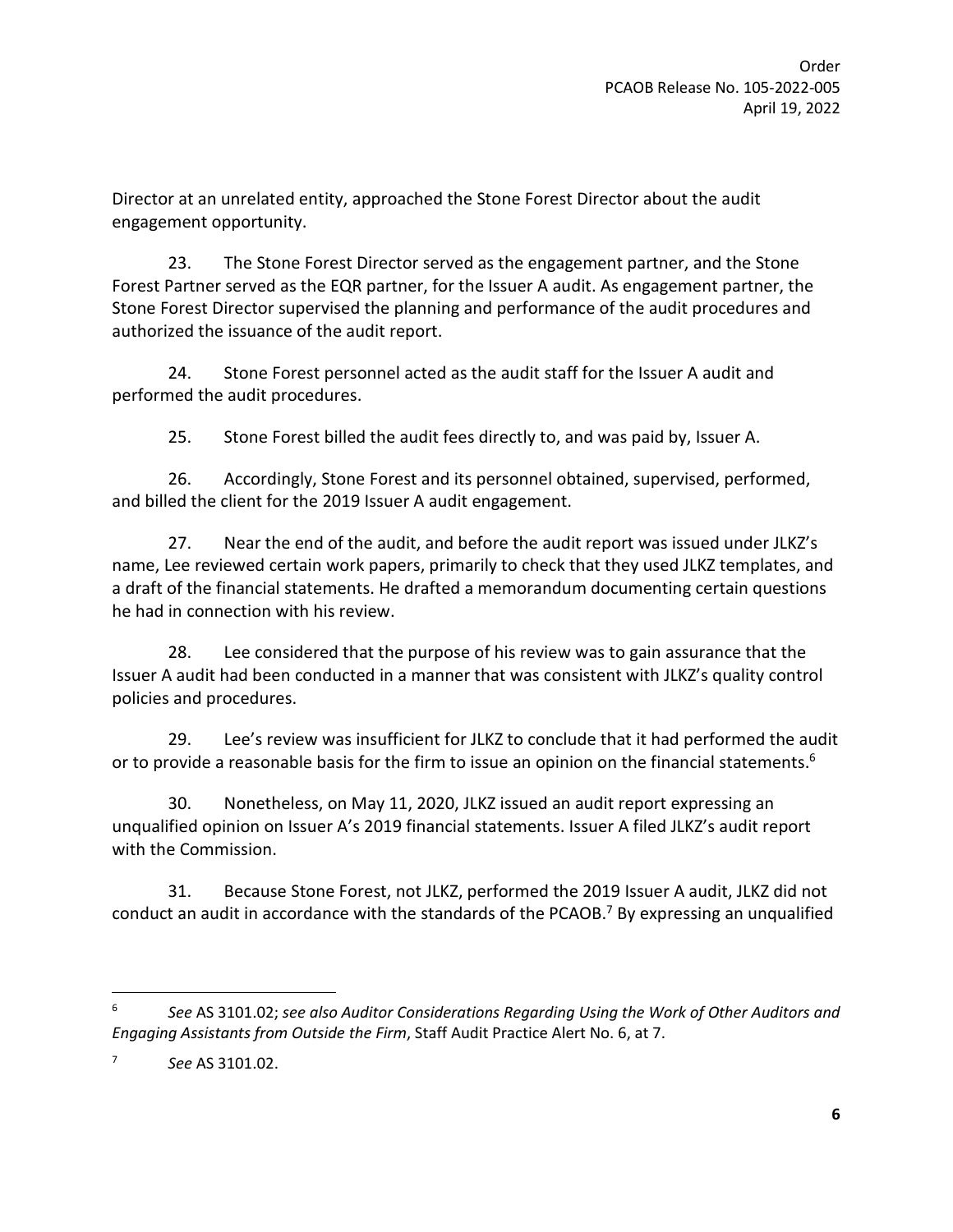opinion on Issuer A's financial statements without having conducted an audit of those financial statements, JLKZ violated AS 3101.

b. The 2019 Audit of Issuer B

32. The Stone Forest Partner obtained the 2019 Issuer B audit engagement after a business contact who knew about the engagement opportunity approached him about it.

33. The Stone Forest Partner served as the engagement partner, and the Stone Forest Director served as the EQR partner, for the Issuer B audit. As engagement partner, the Stone Forest Partner supervised the planning and performance of the audit procedures and authorized the issuance of the audit report.

34. Stone Forest personnel acted as the audit staff for the Issuer B audit and performed the audit procedures.

35. Stone Forest billed the audit fees directly to, and was paid by, Issuer B.

36. Accordingly, Stone Forest and its personnel obtained, supervised, performed, and billed the client for the 2019 Issuer B audit engagement.

37. As with the Issuer A audit, Lee reviewed certain work papers, primarily to check that they used JLKZ templates, and a draft of the financial statements near the end of the Issuer B audit. Lee's review was insufficient for JLKZ to conclude that it had performed the audit or to provide a reasonable basis for the firm to issue an opinion on the financial statements.<sup>8</sup>

38. Nonetheless, on July 29, 2020, JLKZ issued an audit report expressing an unqualified opinion on Issuer B's 2019 financial statements. Issuer B filed JLKZ's audit report with the Commission.

39. Because Stone Forest, not JLKZ, performed the Issuer B audit, JLKZ did not conduct an audit in accordance with the standards of the PCAOB. $9$  By expressing an unqualified opinion on Issuer B's financial statements without having conducted an audit of those financial statements, JLKZ violated AS 3101.

<sup>8</sup> *See* AS 3101.02; *see also Auditor Considerations Regarding Using the Work of Other Auditors and Engaging Assistants from Outside the Firm*, Staff Audit Practice Alert No. 6, at 7.

<sup>9</sup> *See* AS 3101.02.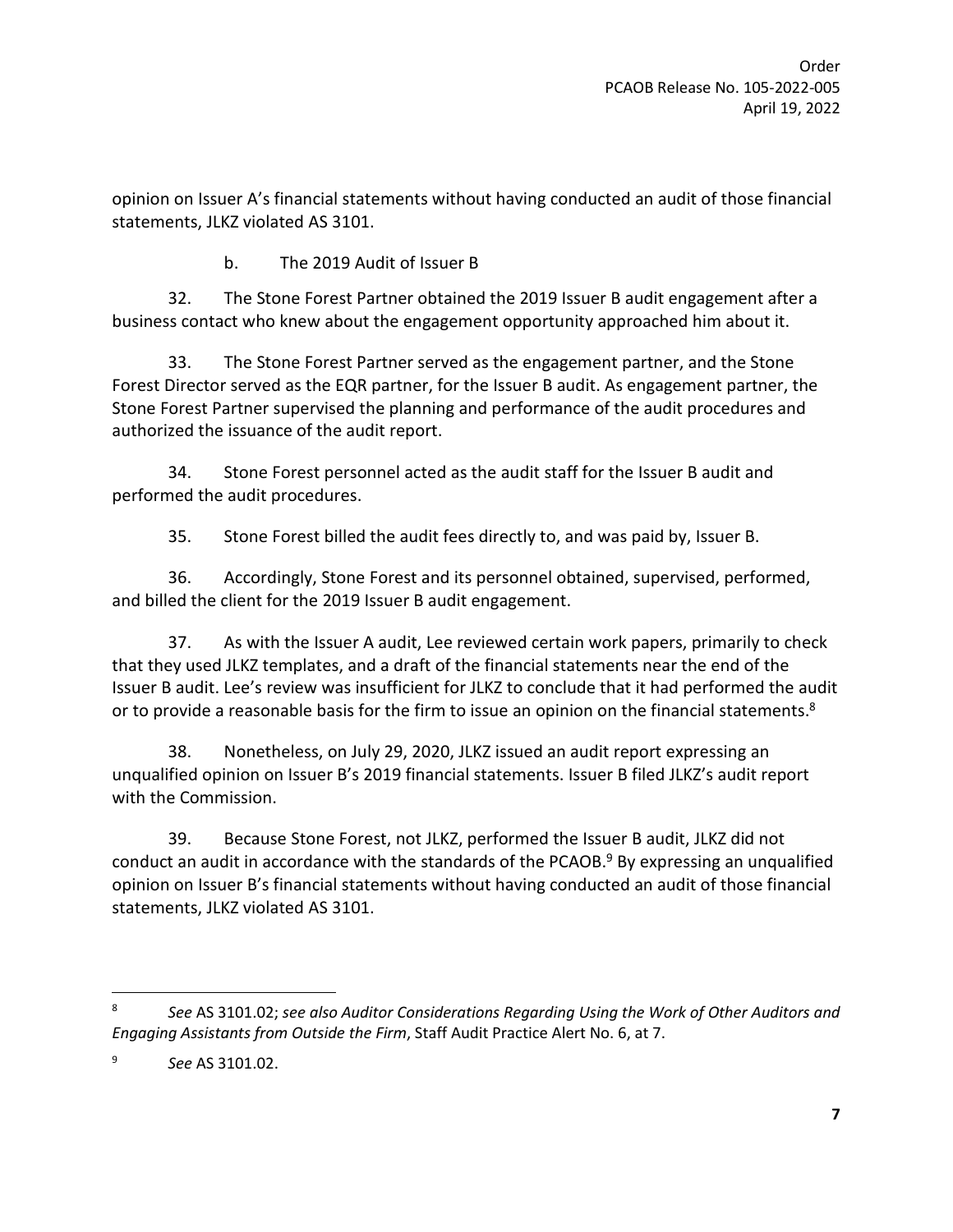#### **ii. Lee Substantially Contributed to JLKZ's Violations of AS 3101**

40. PCAOB rules prohibit an associated person of a registered public accounting firm from taking or omitting to take an action knowing, or recklessly not knowing, that the act or omission would directly and substantially contribute to the firm's violation of PCAOB rules or professional standards.<sup>10</sup>

41. As JLKZ's managing partner, Lee was in a position to prevent the firm from issuing audit reports where it had not performed the underlying audits, but he failed to do so.

42. On behalf of JLKZ, Lee entered into agreements with Stone Forest and its personnel pursuant to which the two firms would "collaborate" in offering professional services to clients, with Stone Forest audit staff performing and supervising the audit procedures, and Stone Forest receiving 80% of the fees, for PCAOB audits.

43. Lee was further aware that, consistent with the agreements he had signed, the 2019 Issuer A and Issuer B audits were planned and conducted by Stone Forest personnel who served as the engagement partner and EQR partner for each audit.

44. Even though he knew, or was reckless in not knowing, that the 2019 Issuer A and Issuer B audits had been planned and performed by Stone Forest, not by JLKZ, Lee agreed to the issuance of the Issuer A and Issuer B audit reports in JLKZ's name. Accordingly, Lee directly and substantially contributed to JLKZ's violations of AS 3101, in violation of Rule 3502.

#### IV.

In view of the foregoing, and to protect the interests of investors and further the public interest in the preparation of informative, accurate, and independent audit reports, the Board determines it appropriate to impose the sanctions agreed to in Respondents' Offers. Accordingly, it is hereby ORDERED that:

- A. Pursuant to Section 105(c)(4)(E) of the Act and PCAOB Rules 5300(a)(5), JLKZ CPA LLP and Jimmy P. Lee, CPA are censured;
- B. Pursuant to Section 105(c)(4)(C) of the Act and PCAOB Rule 5300(a)(3), JLKZ CPA LLP shall be prohibited, for a period of two years from the date of this Order, from accepting engagements to prepare or issue audit reports for new clients who are issuers, as that term is defined by Section 2(a)(7) of the Act and

<sup>10</sup> PCAOB Rule 3502.